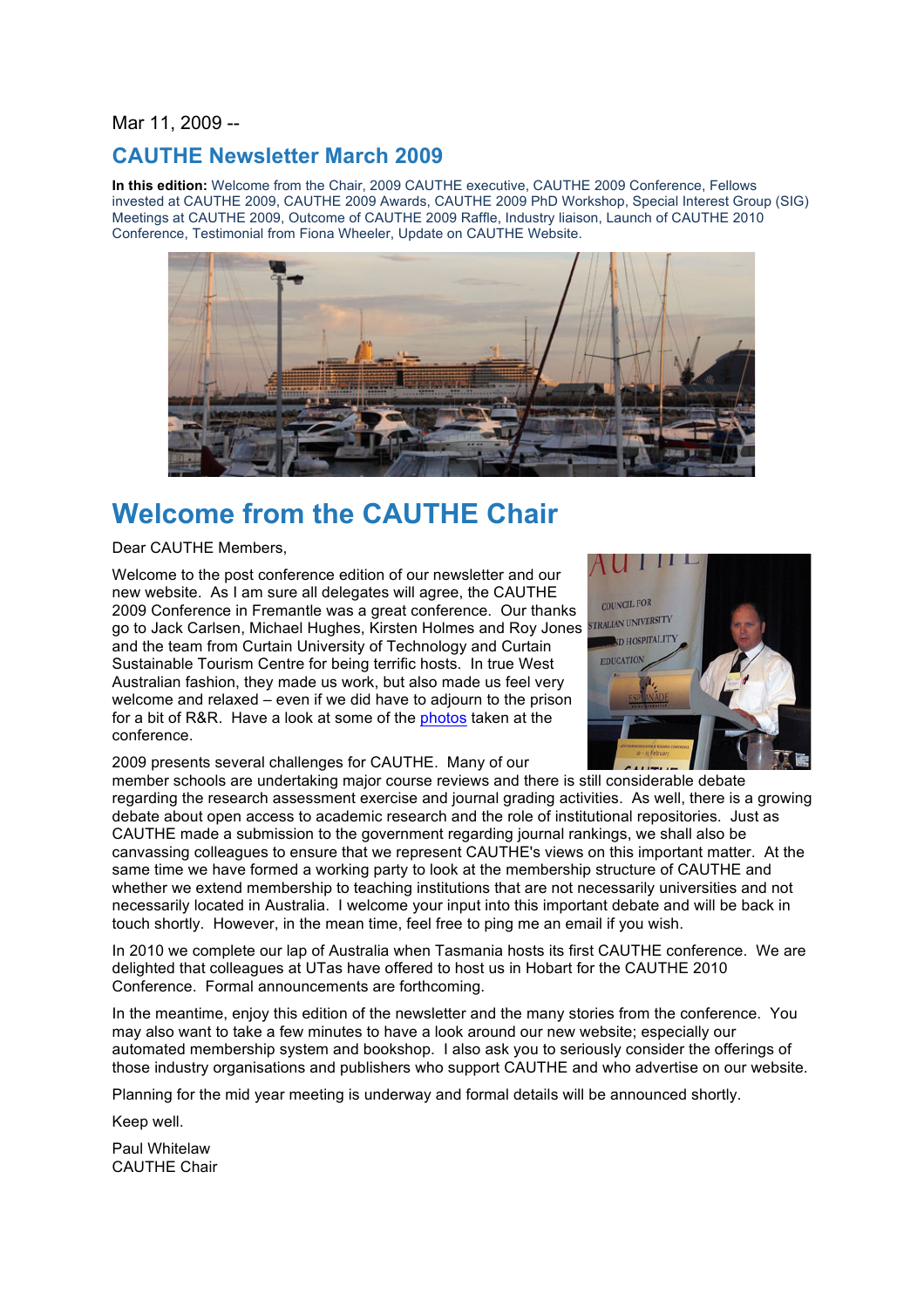# **The 2009 CAUTHE Executive**

The members of the CAUTHE Executive as elected at the AGM at CAUTHE 2009 are:

Chair - Paul Whitelaw First Vice Chair - Brent Richie Second Vice Chair – Elspeth Frew Secretary - Candice Harris Treasurer - Deb Edwards 2010 Conference Convenor – Alison Dunn Immediate Past Conference Convenor – Michael Hughes Co-Opted Member - David Williamson Post Graduate Student Rep - Fiona Wheeler Industry Liaison - Alana Thomson Past Chair - Jenny Davies CAUTHE Secretariat – Penny Jose

# **CAUTHE 2009 Conference**

#### **Esplanade Hotel Fremantle WA Feb 10-13, 2009**

The CAUTHE 2009 conference was hosted by Curtin University at the Esplanade Hotel, Fremantle, Western Australia. 185 Delegates registered for the conference 59 (32%) of whom were international. The conference received 182 full reviewed and working paper submissions from Australian and international authors. Of these, 134 were included in the final program. The difference in number of papers submitted and the number programmed was primarily due to a large number of last minute withdrawals, owing to delegates' conference funding cuts.



Fortunately, the new panel discussion format adopted by

the conference meant last minute withdrawals did not result in "holes" in the program as would have happened with the traditional individual presentation format. Ten keynote speakers from various backgrounds presented over the course of the program on a range of topics including tourism economics and business, hospitality, heritage tourism, culture, ecotourism, and climate change.

The academic program was complemented with various social activities, including a welcome reception, walking tours of Fremantle and a dinner at the historic Fremantle Prison. A raffle at the conference dinner raised \$2009 for the Victorian Bushfire appeal. The warm evenings, nearby beaches and numerous cafes, restaurants and pubs afforded delegates excellent opportunities to explore the delights of Fremantle after the day's conference sessions.

Michael Hughes Curtin University



# $L$  to R:

- *1. Michael Hughes - No more death by powerpoint!!*
- *2. Michael Hughes - Conference convenor*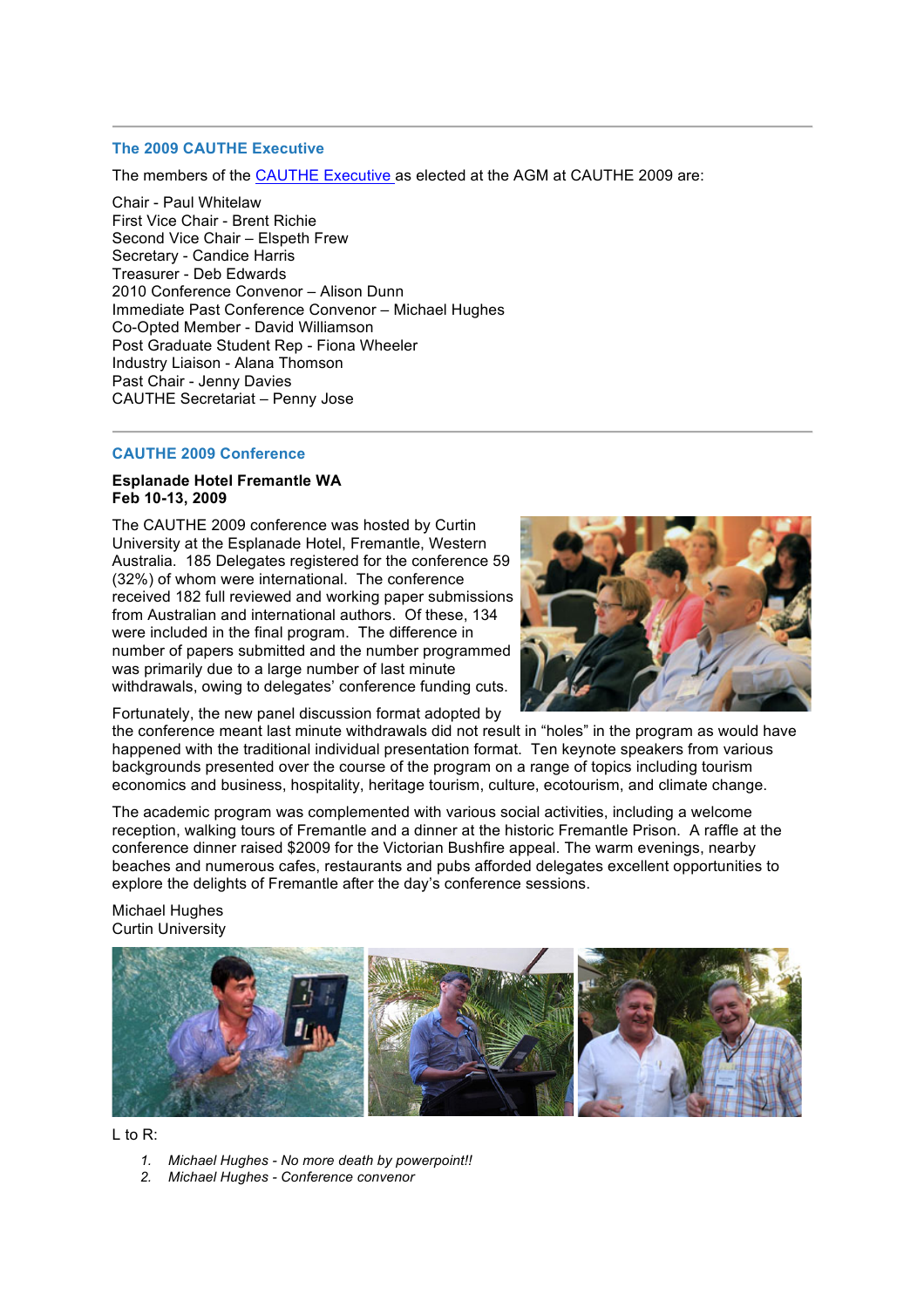*3. Conrad Lashley and Mike Davidson - International and local distinguished guests*

### **Fellows invested at CAUTHE 2009**

The inaugural Fellows were formally invested and received certificates at CAUTHE 2009. Unfortunately, Stephen Craig-Smith and Betty Weiler were unable to attend, but the others are pictured below.

Also included in the picture is Tony Nankervis, who received a certificate of appreciation in recognition of his role in bringing the CAUTHE College of Fellows to life.



*From left to right: Bob McKercher, Philip Pearce, Leo Jago (Foundation Chair of the College), Larry Dwyer, Tony Nankervis, Jenny Davies, Brian King*

# **CAUTHE 2009 Awards**

Congratulations to the following Award recipients, presented during the 2009 CAUTHE Conference at Fremantle.

# **The Bill Faulkner Memorial Award for Best PhD Scholar's Paper**

CAUTHE offers this scholar's award in memory of Professor Bill Faulkner (1945-2002). The award was introduced at the 2002 Annual Conference in Fremantle to honour his memory and recognise the influence of his work. The winner for 2009 was, *Changing Paradigms: The Case of Tourism and Development in the Hurunui District, New Zealand* by Michael Shone, Lincoln University.

# **The CAUTHE Award for Best Full Paper**

This award is open to all full papers submitted and accepted for the Annual CAUTHE Conference. The winning paper for 2009 was *Themes and trends in Australian and New Zealand tourism research: a social network analysis of citations in two leading journals (1994- 2007)* by Dr Pierre Benckendorff, James Cook University (pictured with Paul Whitelaw).



# **CAUTHE Fellows Award**

This award is for an individual who has made a substantial contribution to hospitality and/or tourism research. The winner for

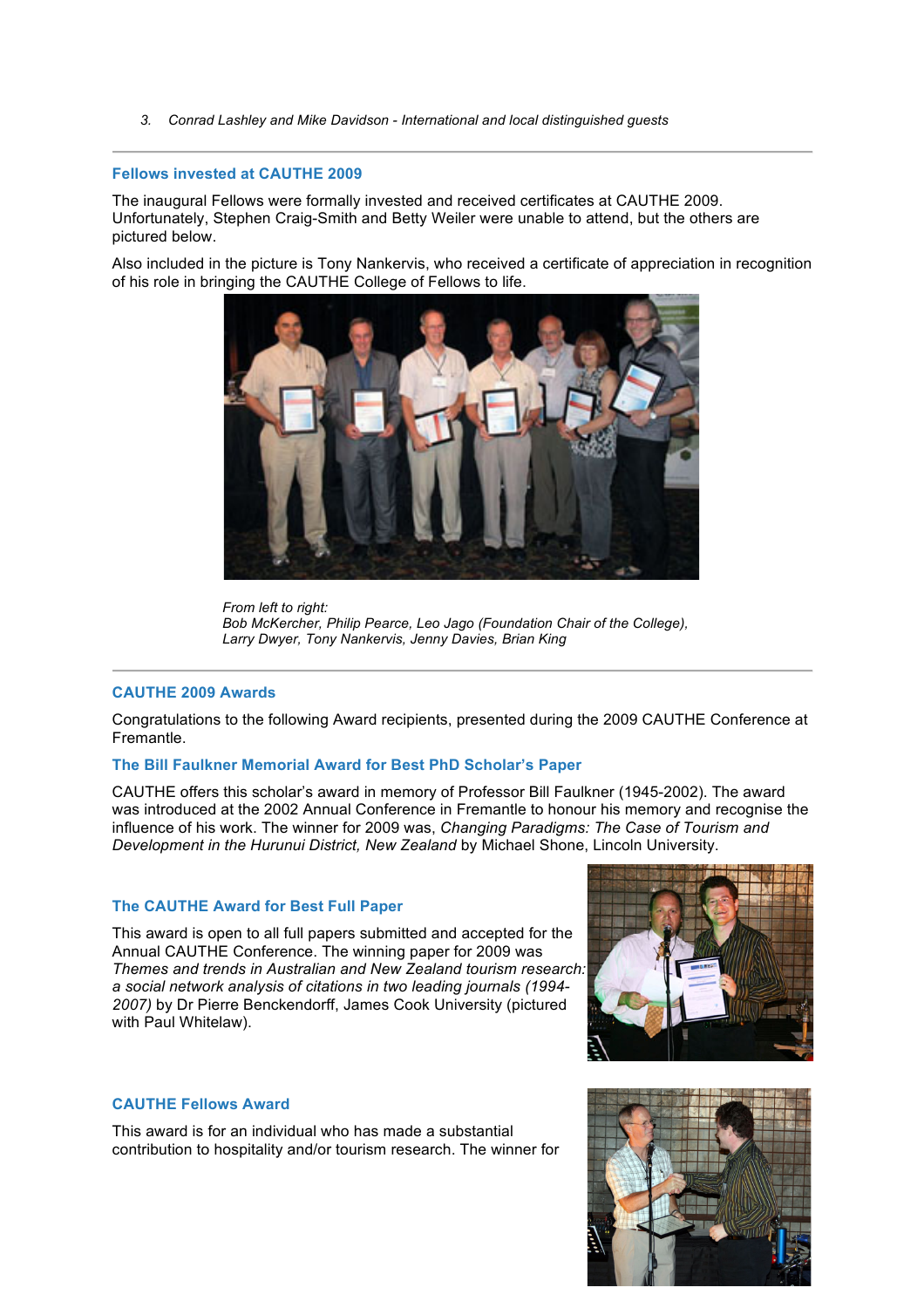2009 was to Dr Pierre Benckendorff, James Cook University (pictured with Leo Jago).

#### **CAUTHE 2009 PhD Workshop**

The Annual Bill Faulkner PhD workshop was held in Fremantle on February 10th in conjunction with the CAUTHE 2009 conference and was attended by 20 Australian and international PhD candidates. The workshop focused on the interesting aspect of the emotional journey of the PhD and involved two formal presentations in the morning and a more informal discussion in the afternoon.

Dr Michael Hughes presented on the background literature and a highlighted the types of emotions PhD candidates commonly experience during the beginning, middle and end phases of their research. The Professors Leo Jago and Larry Dwyer followed this with a presentation on how to maintain motivation over the course of a PhD project. After lunch, a group of experienced academic supervisors were invited to provide brief testimonials on their view of the PhD experience namely, Professors Greg Ashworth, Steve Turton and Alison Morrison and Dr Angela Roper. Professors Philip Pearce and Richard Butler also contributed.

The supervisor testimonials were followed by small group discussions where PhD candidates were allocated to supervisors based on their topic of research. The Workshop attendees said they greatly appreciated the opportunity to talk to an experienced supervisor and expert in their field and they enjoyed the chance to share common experiences with other PhD candidates from around Australia and internationally.

The workshop concluded with testimonials from four recent PhD graduates (Drs Aggie Wegner, Jim Curtis, Caroline Scarles and Jenny Pope) who talked briefly about the completion of their PhD and life afterwards. The motto adopted by attendees of the workshop was "It's only a PhD", a reference to the idea that it is one step along the way to being a fully-fledged academic researcher or other professional.

Please refer to the end of the newsletter for a Testimonial by PhD candidate Fiona Wheeler.

#### **Special Interest Group (SIG) Meetings at CAUTHE 2009**

All four CAUTHE supported SIGs met at the Fremantle conference to discuss potential research issues, projects and publication opportunities. The inaugural Service Sector Innovation SIG meeting was very well attended, including representatives from the UK, Denmark and Sweden. The potential for collaborative research across countries was clearly evident.

Planning for the Tourism and Volunteering SIG symposium with their ATLAS counterparts is well underway. This event will be hosted immediately before the BEST think tank in Singapore in June 2009. For more details on this symposium please contact Stephen Wearing.

It is not too late to submit an abstract for the Student Experience SIG special issue in the Journal of Hospitality and Tourism Management later this year. Please contact Noel Scott for more information.

For updates from the Critical Approaches group in their activities for 2009 please contact Candice Harris or Jennie Small in the first instance.

#### **Professor Robert Stebbins to attend CAUTHE Volunteer and Tourism Special Interest Group Symposium**

We are delighted to announce that Professor Robert A. Stebbins, University of Calgary will be one of the keynote presenters at the first "International Volunteer and Tourism Symposium" to be held in Singapore at the James Cook University Singapore campus from 14-15 June 2009, just prior to the BEST Education Network TTIX.

Robert Stebbins is an elected member of the Royal Society of Canada and has authored 33 books and monographs, as well as numerous articles and chapters in several areas of social science, including participants in kayaking, snowboarding and mountain climbing. For further information see the session website and Robert's website.

The International Volunteer Symposium entitled "Volunteering and Tourism: Developing a Research Agenda - Linking Industry and Academia" is organised by the CAUTHE Volunteer and Tourism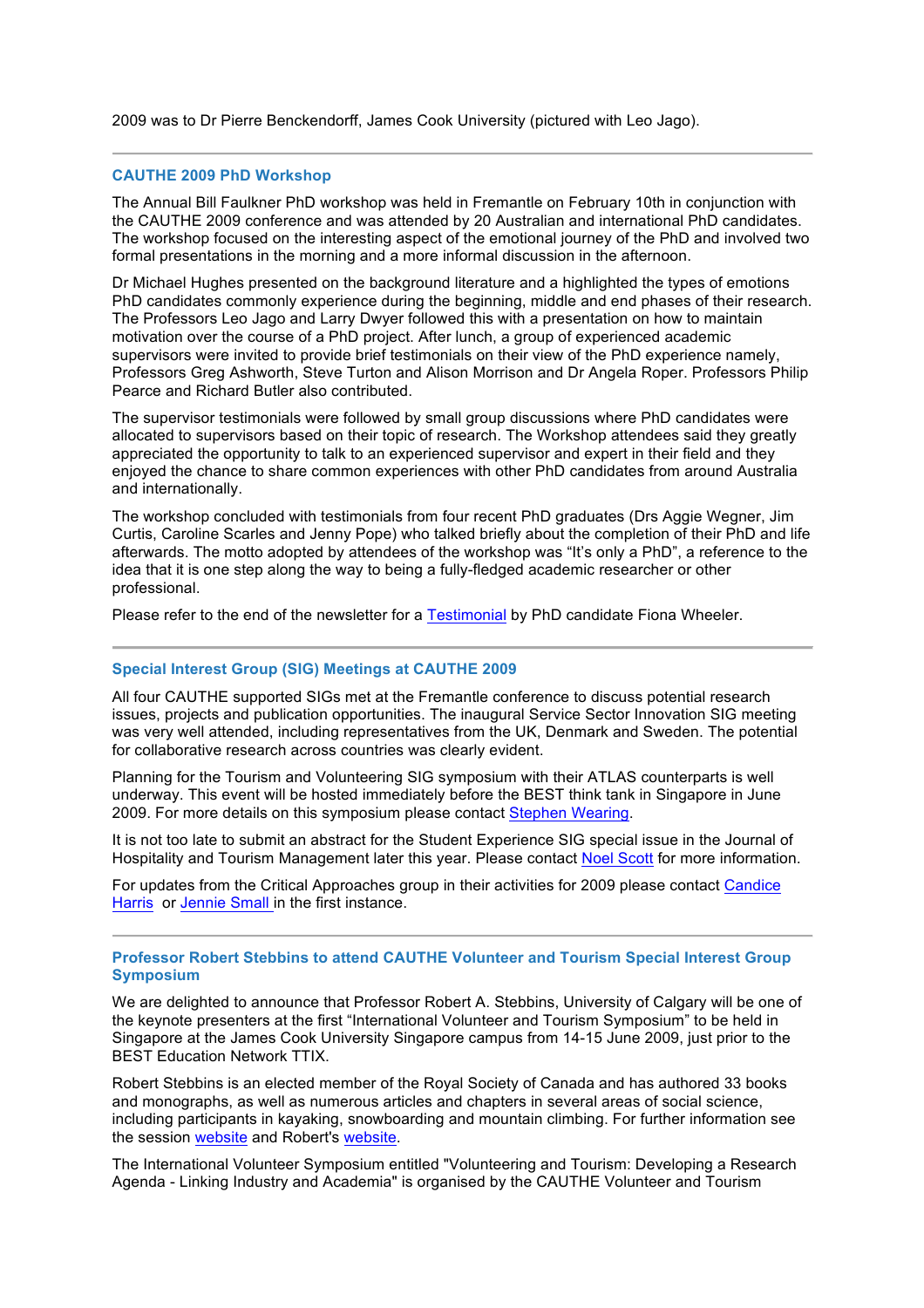Special Interest Group and the ATLAS Volunteer Special Interest Group and is sponsored by BEST TTIX and CAUTHE. Members who are interested in attending can find further details at BEST.

#### **Outcome of CAUTHE 2009 Raffle**

Each year CAUTHE holds a raffle/silent auction to raise funds for the activities of the association using souvenir items kindly donated by the conference attendees.

This year the CAUTHE Executive decided to donate the funds to the Red Cross to support the Victorian Bushfire Relief Fund. The support received was overwhelming with delegates generously donating \$2,009, which will go towards assisting individuals and communities affected by the Victorian bushfires.



#### **Industry liaison**

We are endeavouring to strengthen our ties with the relevant tourism and hospitality industries to build relationships to harbour mutually beneficial outcomes through sharing of knowledge and various collaborations. As part of our new industry liaison initiative, CAUTHE will be establishing a regular 'CAUTHE in Action' e-newsletter.

In addition to keeping the industry informed with happenings of CAUTHE through the e-newsletter, we are also inviting CAUTHE members to submit a 100 word synopsis of their industry-relevant research to be selected for publication in each edition of 'CAUTHE in Action'.

Your synopsis should include a brief description of the research context, method, practical implications for our industry partners and contact details for the primary researchers. The first round of contributions should be sent to our Industry Liaison representative, Alana Thomson no later than 9 April 2009.

#### **Launch of CAUTHE 2010 Conference**

The 2010 CAUTHE Conference will be hosted by School of Management, University of Tasmania and will take place from 9 - 12 February at the Grand Chancellor Hotel, Hobart, Tasmania. The conference theme is "Challenging the Limits" and researchers will be invited to submit papers, which examine aspects such as heritage, ethical and sustainable tourism, place and destination management, consumer demand for tourism and hospitality and the right to travel.

The CAUTHE 2010 Conference website will go live on 1 April 2009.

### **Update on CAUTHE Website**

The new CAUTHE website was launched during the 2009 CAUTHE conference and has received favourable feedback, with members taking advantage of the online shop facility to join and renew memberships.

New pages and information include: Membership Categories and Benefits, Special Interest Groups (SIGs), News and Special Offers, 2010 Conference information and the Online Shop.

We welcome feedback, updates or requests regarding the website to Penny Jose, our CAUTHE Secretariat.

#### **Testimonial from Fiona Wheeler, PhD candidate, Monash University**

I attended the annual Bill Faulkner PhD workshop at the CAUTHE 2009 conference in Fremantle. At this stage in my PhD (close to submission), I honestly didn't have high expectations of the workshop, being so caught up in my research, completion and thinking 'how can a workshop help me now? I just